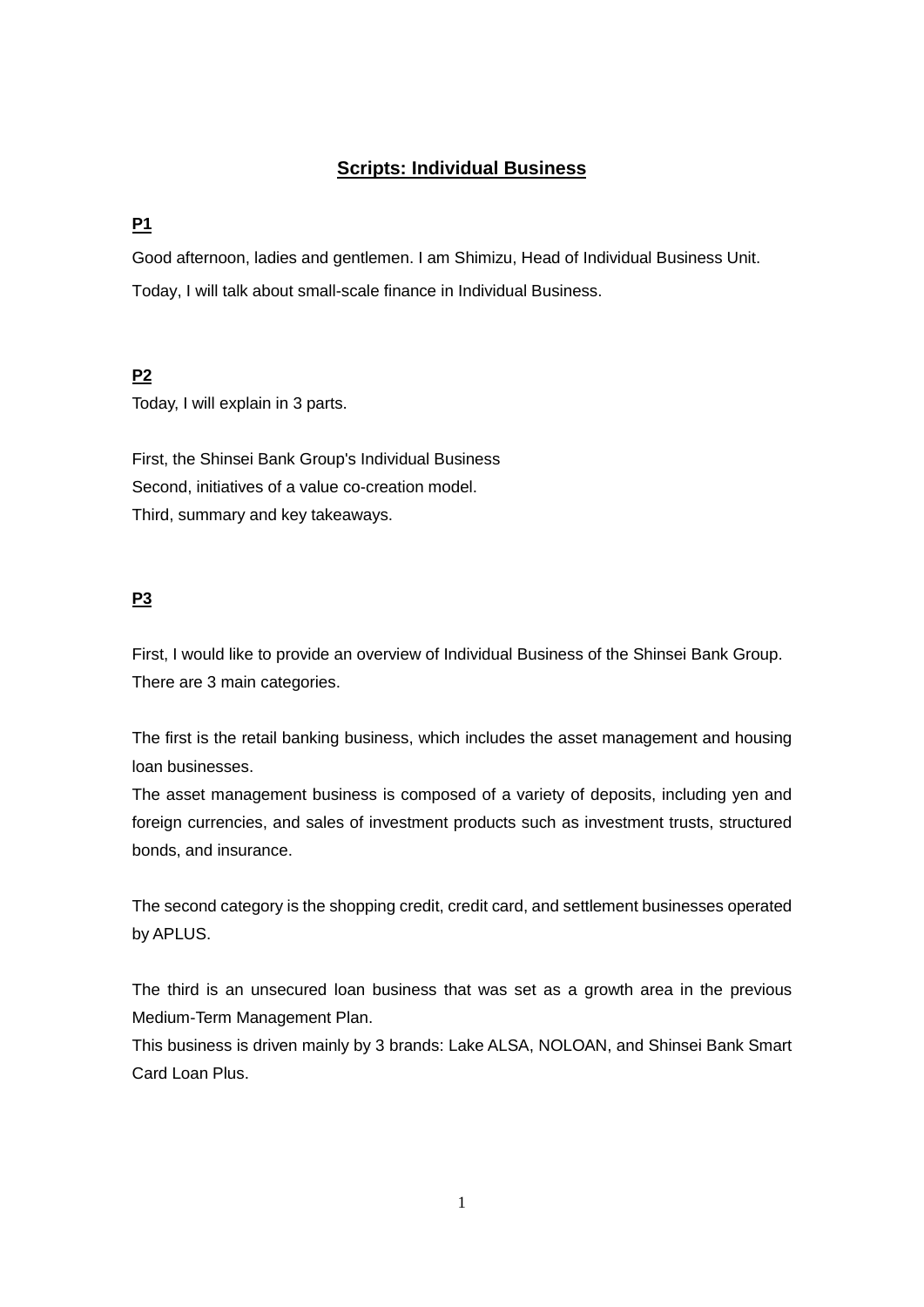# This slide shows the positioning of "small-scale finance" in the Medium-Term Strategies.

Under the previous Medium-Term Management Plan, we focused on financing for individual customers, especially on unsecured loan business.

As the social environment changes, the needs of customers are diversifying. The advancement of digital technologies has given us the means to meet our customers' needs.

One of the important points of the current medium-term strategies is the shift from the unsecured personal loan business to "small-scale finance"

The outline of "small-scale finance" is shown on the right-hand side of this slide.

- $\triangleright$  Leverage expertise in unsecured loan
	- $\checkmark$  Leveraging our expertise in screening and collection in the unsecured loan business.
- $\triangleright$  Expansion of target customer base
	- $\checkmark$  We will expand our targeted customers from the existing individual customer segment to sole proprietors, small and medium-sized enterprises, and non-Japanese nationals.
- $\triangleright$  Highly flexible financing
	- $\checkmark$  We provide financial products that allows individuals and corporate customers to deposit or withdraw small amounts at any number of times based on their cash flows.
- $\triangleright$  Provide financial platforms
	- $\checkmark$  We provide not only financial functions but also platforms to our partners.

The main strategy of the medium-term strategies is "value co-creation," which means creating new value through collaboration with third parties.

We also aim to expand our small-scale finance business through value co-creation with third parties.

# **P4**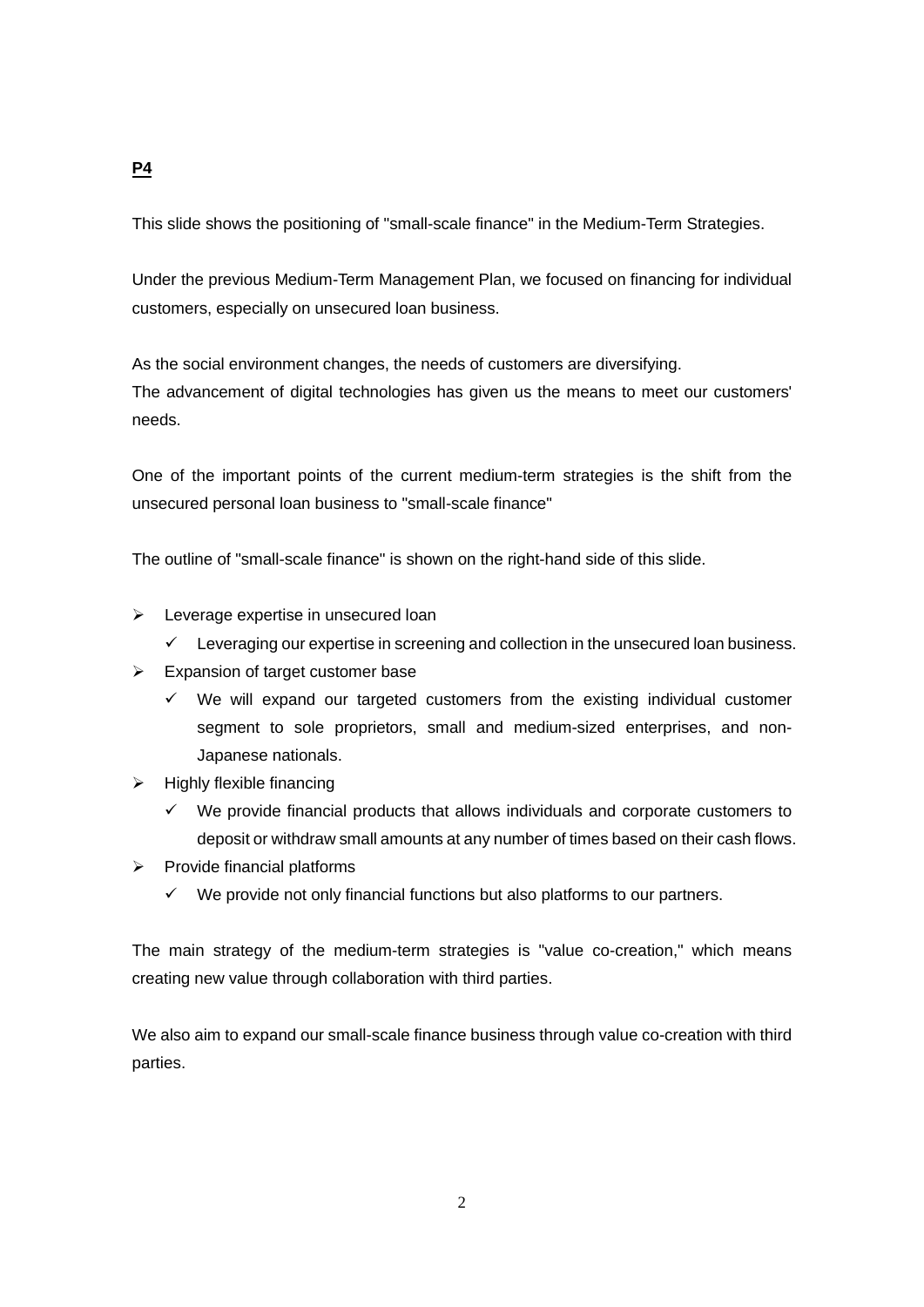## **P5**

Before discussing specific strategies for value co-creation, I would like to explain the Shinsei Bank Group's business model under the medium-term strategies. Virtually I will explain the differences between "self-contained model" and "value co-created model."

The self-contained model, on the left side of the slide, provides the Shinsei Bank Group's products and services to its own customers.

Examples include the retail banking business described on page 3, APLUS's shopping credit, credit card and payment services, and Shinsei Financial's unsecured loans.

"Self-contained model" is a **source of earnings** for the Shinsei Bank Group and where we **refine the strengths of individual functions**.

By leveraging our expertise developed here, we will promote a "value co-creation model" on the right side of the slide.

"Value Co-Creation Model" is the business model where we provide brand-new values and services by integrating the functions of the Shinsei Bank Group with customer base and the functions of third parties.

## **P6**

As an initiative of our value co-creation model, I would like to talk about our alliance with NTT DOCOMO.

This initiative combines DOCOMO's customer base, technological capabilities, and development capabilities with the operational know-how of the Shinsei Bank Group to provide financial services to DOCOMO customers.

As we pursue this alliance, we expected NTT DOCOMO to check the achievements of the Shinsei Bank Group not only verbally or on paper but also in person to see the Shinsei Bank Group as it is.

We asked them to visit our call center and operation center in Osaka.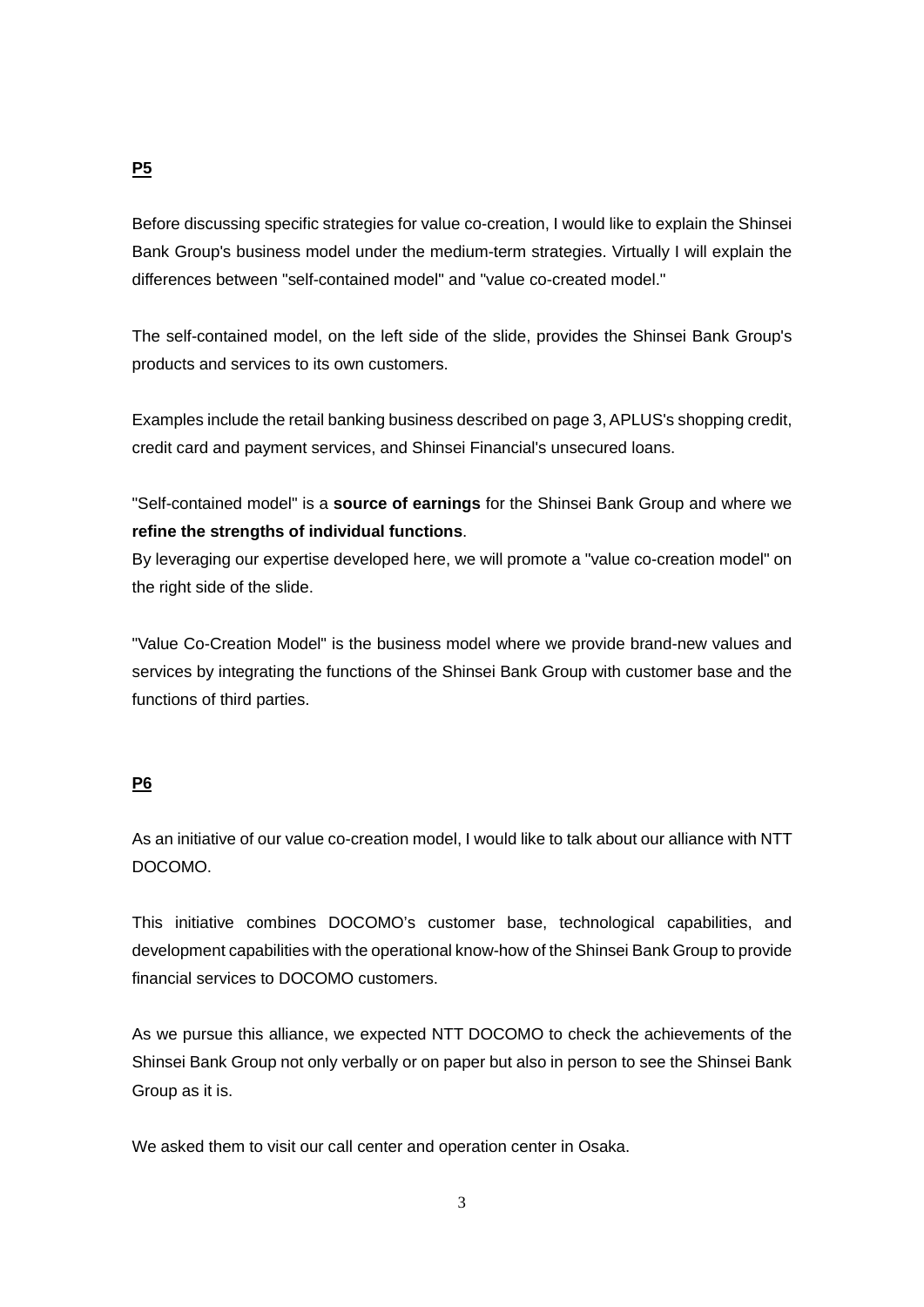In addition to the organization and frameworks for the promotion of the unsecured loan business, I was able to show NTT DOCOMO how sales staff interact with customers and how operations staff work in good faith. This gave them an understanding of our service qualities as their partner.

This is one of examples of how we have been able to build a "value co-creation model" based on our solid achievements in "self-contained model."

#### **P7**

Please look at the slide again.

We have written a clockwise rotated arrow between a self-contained model and a value cocreation model.

This shows two flows.

The first is to "leverage our strengths in a self-contained model to promote value-creating businesses with third parties."

Second, we will promote value co-creation-based model businesses by leveraging more sophisticated self-contained model through value co-creation-based model businesses.

#### **P8**

Here, we explain in detail our value co-creation model business while describing our collaboration with other companies.

It is divided into two groups.

First, provision of functions.

In promoting business with third parties, the Shinsei Bank Group primarily provides financial functions and links them to the customer base and functions of partner companies.

Accordingly, we provide new value and services.

Our efforts with companies such as NTT DOCOMO, USEN-NEXT HOLDINGS, and Seven Bank are categorized as "provision of functions."

4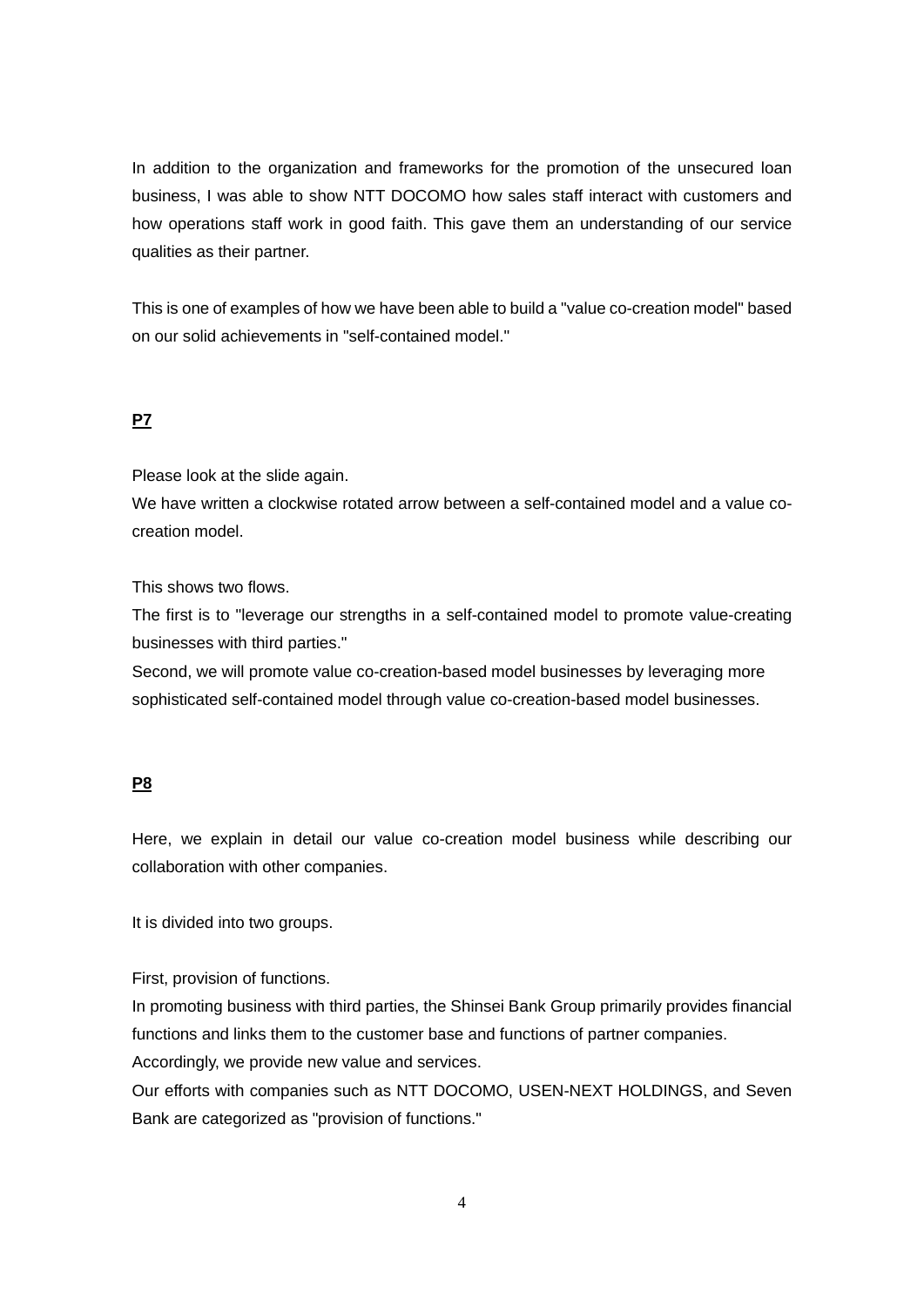The other group is provision of platforms and functions.

Please find the word "BANKIT" in the circle on the right side of the slide. BANKIT provides the individual financial and settlement functions required by partner companies quickly and inexpensively along with the platform. We are working on its development.

Let me explain these initiatives in detail.

#### **P9**

First, I would like to explain the initiatives we have taken with NTT DOCOMO, which I mentioned earlier.

 $\triangleright$  In August 2019, NTT DOCOMO and the Shinsei Bank Group launched a new Smart Money Lending service for NTT DOCOMO subscribers.

With collaboration with NTT DOCOMO, which possesses outstanding technological and development capabilities, we are now provide new added value to our customers I would like to mention three features of this service.

- First, there is no need to issue a card because the transaction is completed on your smartphone.
- Second, the "lending manager" app allows customers to check the status of transactions and simulate borrowings and repayments.
- Third, you can also get advice on borrowing and repayment timing.
- $\triangleright$  NTT DOCOMO also conducts scoring using its customer data. NTT DOCOMO is now able to provide new financial services that are conveniently and reliably accessible to customers by engaging in this service.
- $\triangleright$  The Shinsei Bank Group is responsible for risk-taking functions such as loan screening, loan execution, and loan collection. The most significant aspect of this service is to gain access to new customer segments.

Many people in the world hesitate to borrow money from traditional consumer finance companies, so it is difficult to reach out them with the Lake ALSA brand alone. For these people, we will be able to use NTT DOCOMO's accessible services.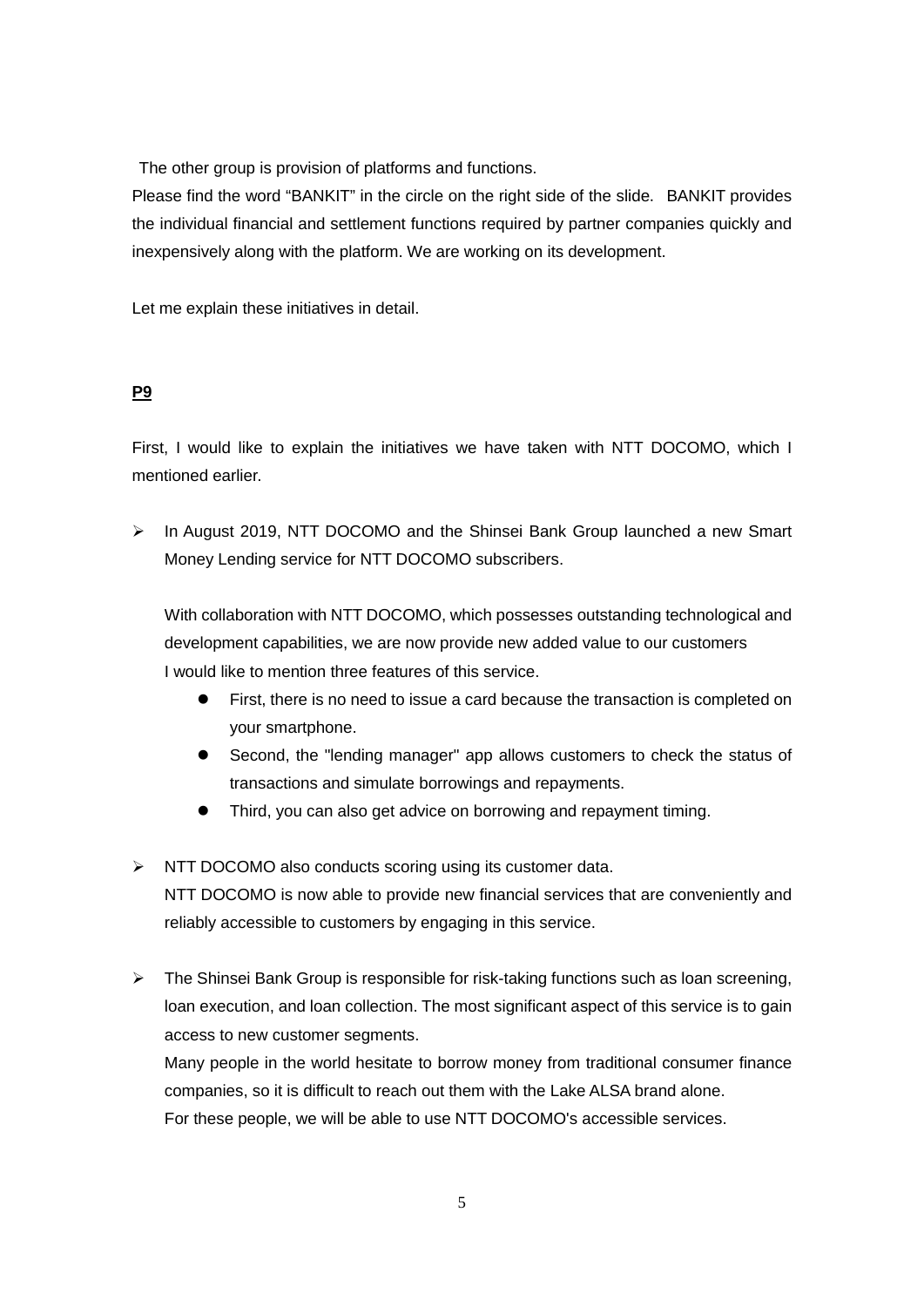#### **P10**

Another initiative is to engage with our USEN-NEXT HOLDINGS.

We agreed with USEN-NEXT HOLDINGS to launch a financial business jointly in December 2019 and established a new company in January 2020.

 $\triangleright$  In this initiative, through joint ventures with USEN-NEXT GROUP, APLUS provides commercial finance services including shopping credit, small leasing, and business cards to 750,000 small-and medium-sized firms and sole proprietors.

USEN-NEXT GROUP's nationwide sales force provides not only music distribution services, but also merchandise sales and start-up support services such as point-of-sale registers and security cameras.

we are now able to provide commercial finance services, thereby strengthening our service lineup.

 $\triangleright$  We believe there are opportunities for us to provide further financial services to smalland medium-sized firms and sole proprietors. We will strengthen our ability to provide services by combining USEN-NEXT GROUP's customer bases and business networks with Shinsei Bank's credit functions. Furthermore, by increasing transactions and accumulating data, we could identify new or different needs of customers.

Responding to these needs, we will be able to offer products and services ahead of our competitors.

## **P11**

Next, I would like to talk about our initiative with Seven Bank.

We agreed with Seven Bank to launch a joint financial business in January 2020 and established a new company to operate a joint business.

Foreigners are one of the few customer segments expected to grow in Japan. Seven Bank is one of the leading financial institutions in Japan that actively offers account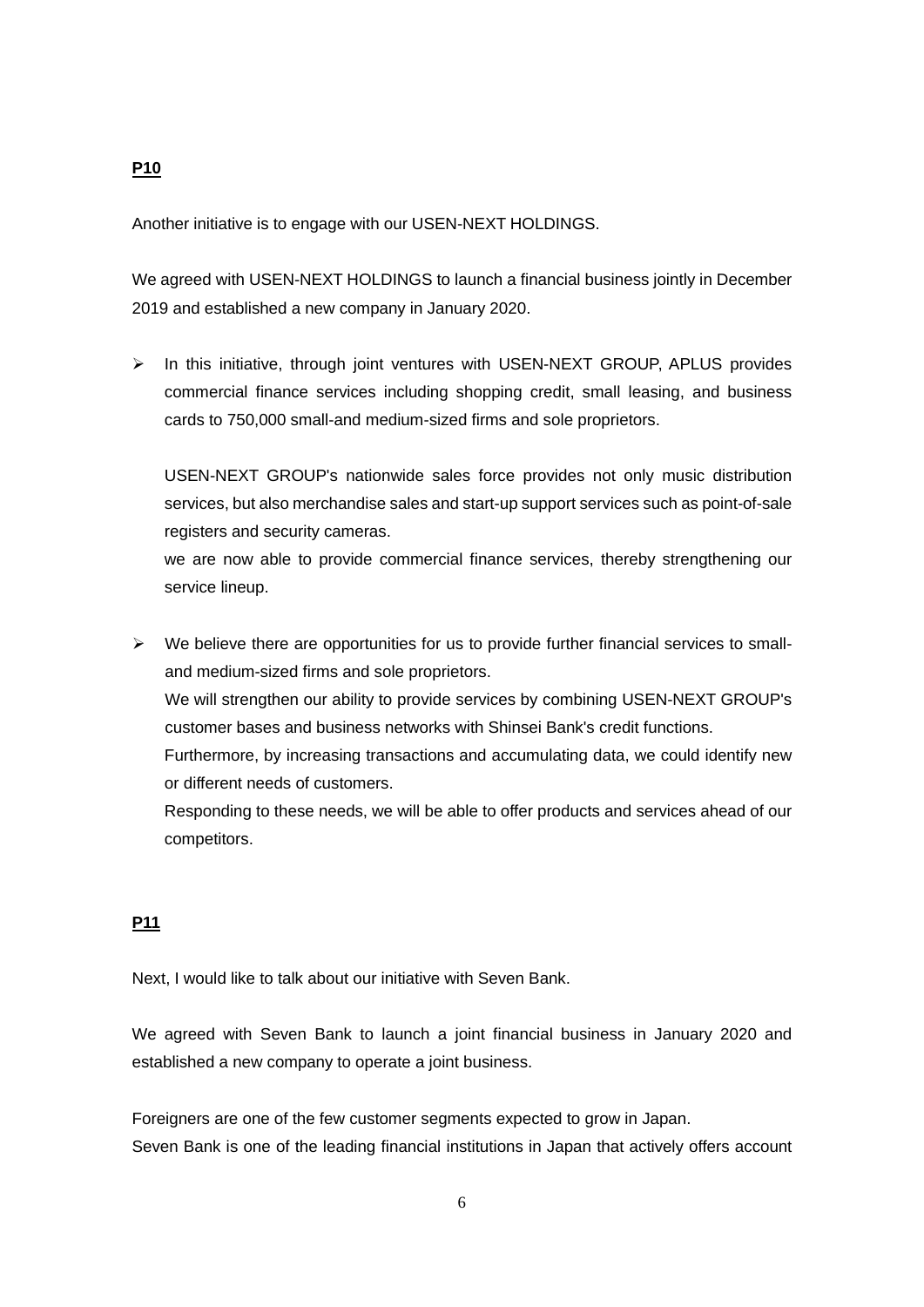openings and overseas remittance services to foreigners living in Japan. In this field, they have a profound knowledge and data.

 $\triangleright$  By combining Seven Bank's customer base and data and know-how with the credit functions of the Shinsei Bank Group, we provide services to those with insufficient access to financial services.

We have a long and close relationship with Seven Bank through the collaboration for ATM services and others, and we would like to make this initiative a success anyway.

I would like to give you supplemental information of our expectations in this initiative. For example, many non-Japanese employees work at convenience stores, general merchandise stores, and restaurants operated by Seven & i Holdings. As these people live in Japan, they may encounter many financial problems. Our efforts with Seven Bank are primarily targeted at foreigners living in Japan. Going forward, I hope that Seven & i Holdings will be able to provide convenient and comfortable lifestyles to foreign employees.

 $\triangleright$  Seven Bank says on its website that one of the reasons to improve services for foreigners is Seven Bank's contribution to SDGs. The Shinsei Bank Group's Medium-Term Strategies and Integrated Reports also state that the Group will strengthen its SDGs initiatives. The concept of Seven Bank is consistent with the direction of the Shinsei Bank Group, and I feel that this initiative is meaningful from this perspective as well.

## **P12**

Next, I would like to introduce our housing loan-related business which we collaborate with Asahi Kasei Homes. This differs somewhat from the "small-scale finance" business I explained so far.

- $\triangleright$  In November 2019, Asahi Kasei Homes developed and commenced sales of the new housing loan product that can be used to purchase the *Hebel House* of Asahi Kasei Homes.
- $\triangleright$  Asahi Kasei Homes builds high-quality houses and works with partners who can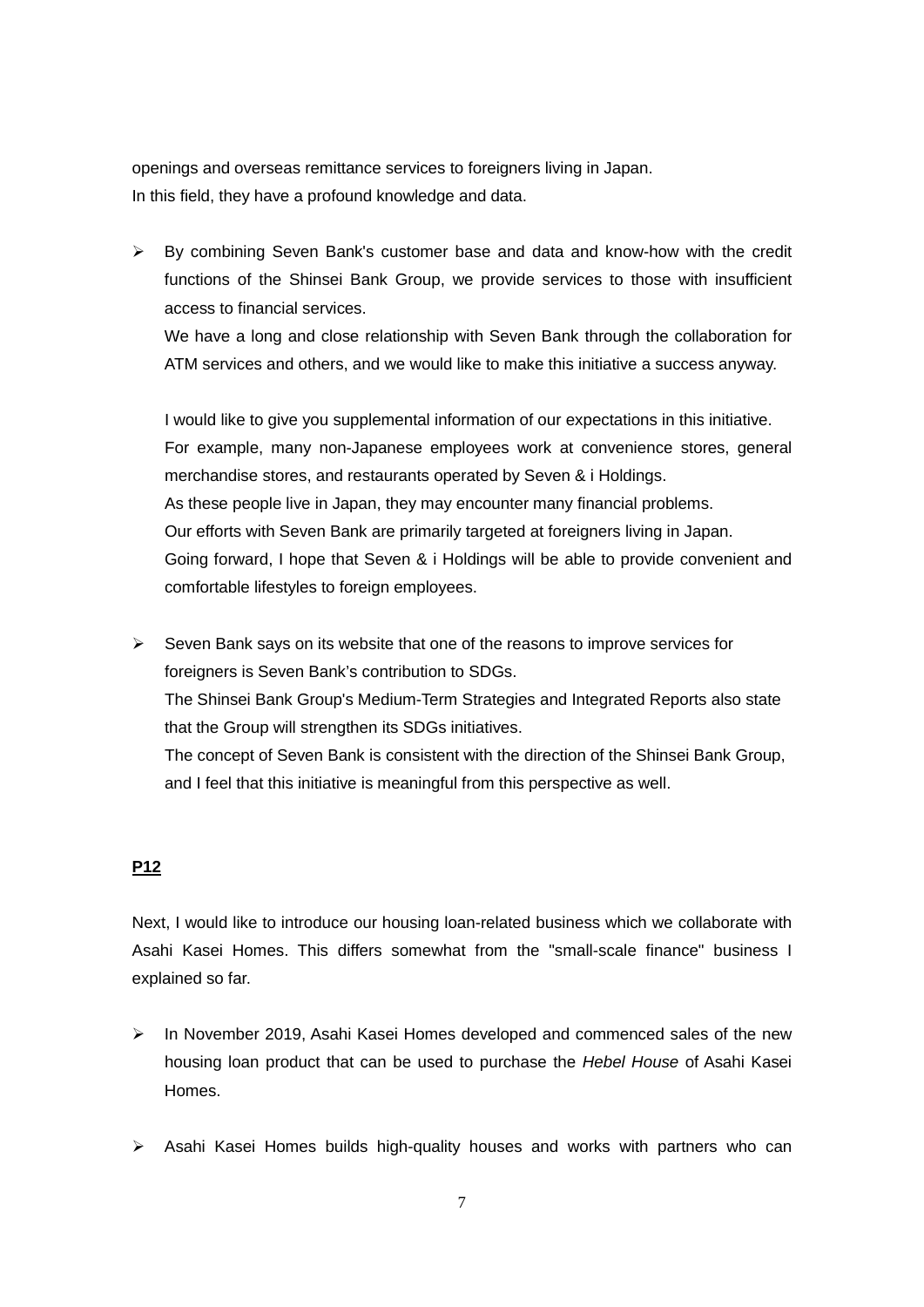guarantee the future value of their houses. Customers can keep the monthly repayment amount within a certain range by making part of the principal repayment in a lump sum at the end of the period.

As we approach the centennial age of our lives, the values and lifestyles of our homes are becoming more diverse and variable than ever before.

We believe that this initiative is linked to the themes of SDGs, namely, sustainable cities and communities, as well as the reliability of living and the wealth that can be transferred from one place to another.

## **P13**

Up to now, I have explained four specific frameworks for the provision of functions. From now, I will explain BANKIT, a specific initiative of the provision of platforms and functions.

BANKIT is a shared platform for providing financial services such as settlement, foreign exchange, and credit at low cost and promptly.

Customers can freely choose services and parts according to their needs.

For example, in the retail industry, there is no need to acquire a license for a fund transfer business, and it is possible to flexibly create an own brand app.

In addition, deferred payment, installment payment, and coupon delivery functions can be added to the own brand app.

 $\triangleright$  When companies consider entering the financial and payment business, they will have barriers such as license acquisition, systems and operation buildup.

Recently, several major operating companies, such as LINE and Mercari, have entered the financial business.

However, the hurdles are still high for ordinary companies to enter the financial business overcoming several barriers.

Recently, I have received some comments like…

"We want to easily create our own brand app that can only be used in local currencies or by a specific company or store."

"We would like to provide common financial services to tenants of our own buildings."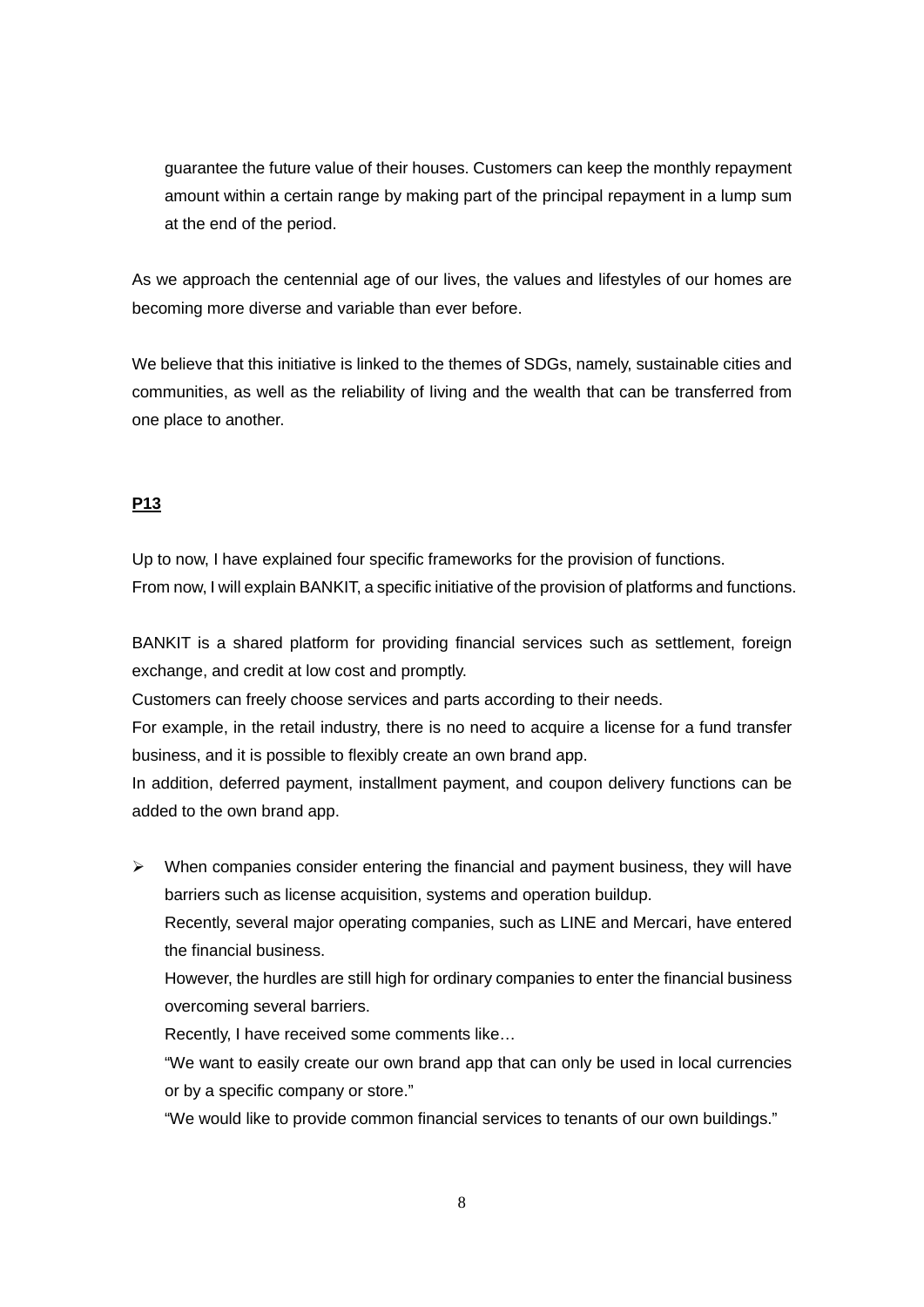$\triangleright$  BANKIT is a platform that can reduce the burden on operating companies. The Shinsei Bank Group will support customer contact and actual operations. Operating companies will be able to improve customer service, differentiate themselves from competitors, and retain customers.

This point will also be explained in the next slide.

#### **P14**

This is the image of BANKIT.

Partners from a variety of industries can freely select services and parts from BANKIT.

I earlier mentioned the case of a retailer.

In other industries as well, depending on the needs of customers, it may be convenient to combine deposit and withdrawal functions using ATMs and lending functions in household management apps.

One of the characteristics of BANKIT, for example, is ATMs can be used for withdrawals or funds transfers by incorporating Shinsei Bank's networks as a part,

In addition, Shinsei Financial's lending services, as well as the products and services of partner companies, can be added to BANKIT services and parts.

The Shinsei Bank Group will work in an integrated manner to enhance BANKIT products and services in a flexible manner, thereby building a competitive advantage that rivals do not offer.

#### **P15**

In this section, I would like to explain the ideal form of small-scale finance.

Under the Medium-Term Strategies, "Small-scale finance" includes finance businesses which are now conducted by Shinsei Financial and APLUS and which are "self-contained model".

During the period of the Medium-Term Strategies, in addition to expanding "self-contained model," our goal is to develop "value co-creation model."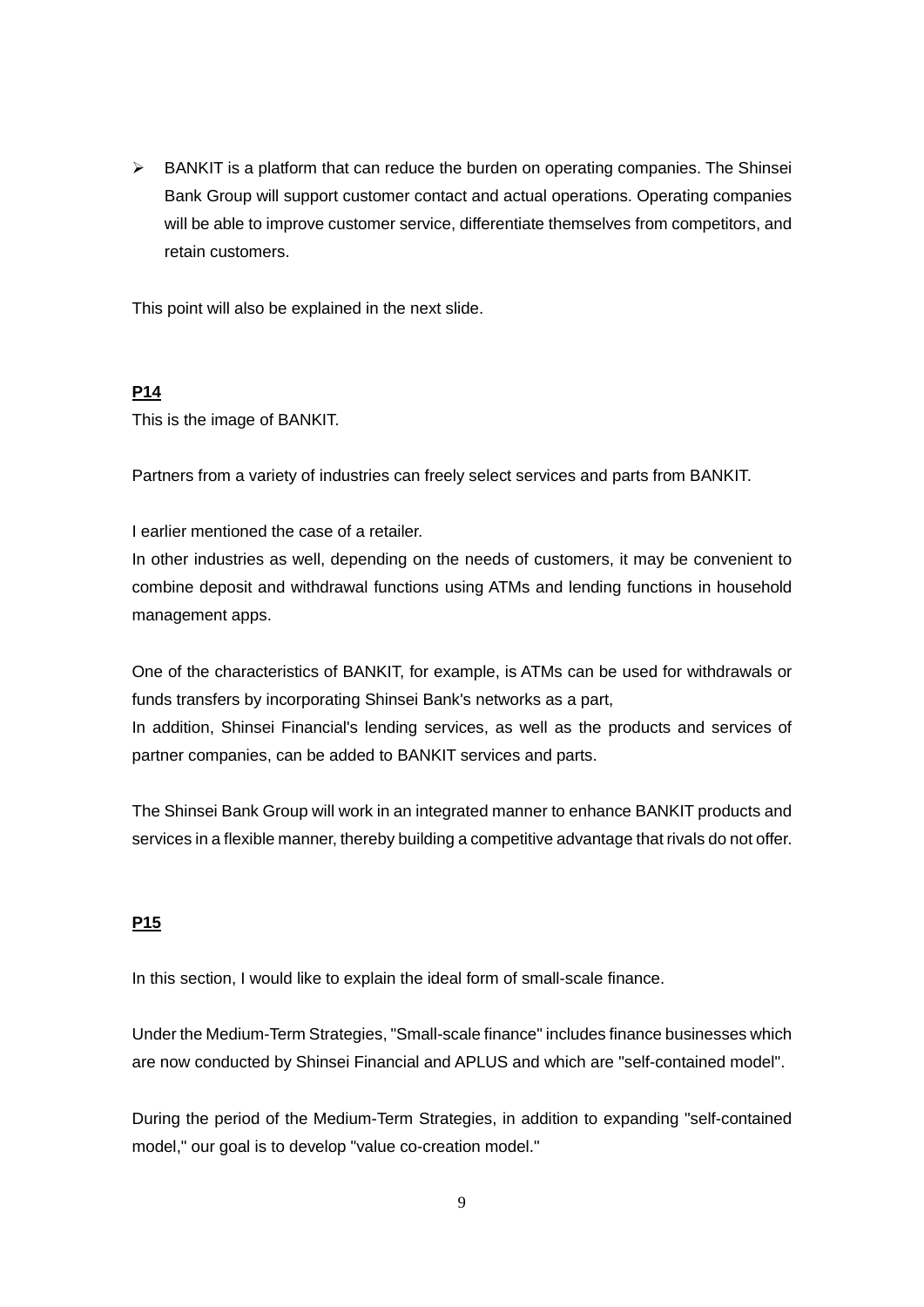Small-scale finance based on this definition accounted for approximately 45% of ordinary business profit in FY2018.

Over the 3 years of our medium-term strategies, we intend to increase this share to 50%.

The framework of "value co-creation" has just begun.

With respect to the target of an increase of 5% points during the medium-term strategies period, we will strengthen the profitability of "small-scale finance" through the various initiatives I have described so far and will work to achieve this goal.

We need partners for our value co-creation initiatives.

We would like to inform you of our progress in the future as much as possible.

## **P16**

Finally, I would like to summarize what I have explained.

There are the two key points of our medium-term strategies for small-scale finance:

- $\triangleright$  Provide know-how accumulated in the unsecured loan business to a wide range of customers
- $\triangleright$  Develop highly flexible financial services and provide platforms

The Shinsei Bank Group will leverage its expertise in screening and collection in the unsecured loan business to provide products and services to individual customers, sole proprietors, small and medium-sized enterprises, and non-Japanese customers. Furthermore, we will develop financial products that allow individual and corporate customers to deposit/withdraw small amounts of money any number of times based on their cash flows.

To realize these goals, we will work on "value co-creation" with third parties.

- $\triangleright$  The Shinsei Bank Group provides financial functions to partner companies that have their own customer bases and functions.
- $\triangleright$  We provide platforms and functions to partner companies which hesitate to enter into the finance and settlement business.

Through these value co-creation initiatives, we will create new value and services.